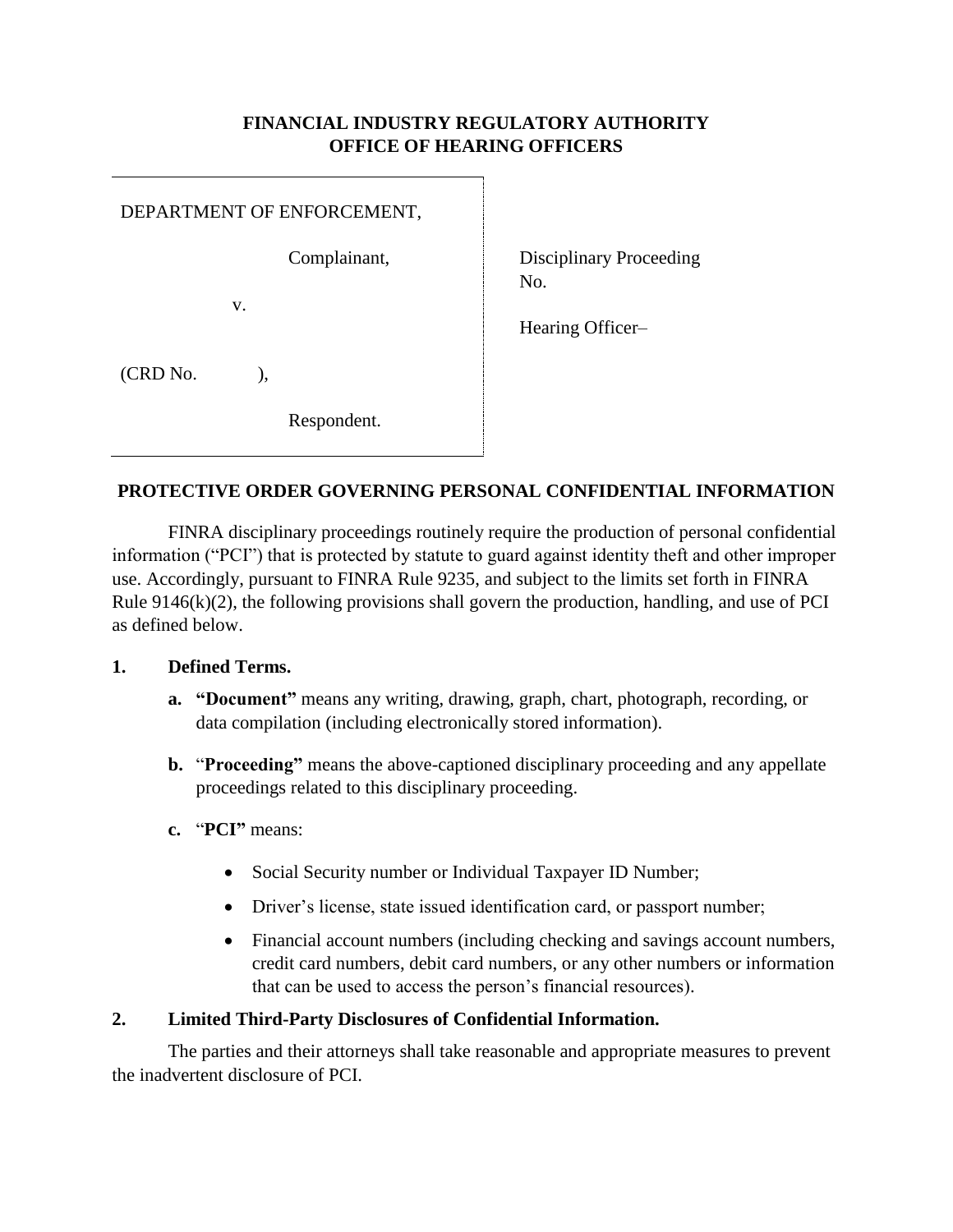The parties and their attorneys shall limit the use of PCI to the litigation of this Proceeding and shall not share or otherwise disseminate PCI to any person or entity other than the following categories of persons:

- **a.** The parties to this Proceeding.
- **b.** The parties' attorneys who have entered an appearance in this Proceeding and their staff.
- **c.** Court reporters and videographers employed for any on-the-record interview or hearing in this Proceeding.
- **d.** Persons providing copying or exhibit preparation services (including outside vendors hired to process electronically stored Documents).
- **e.** Consultants, experts, and their staff to the extent they are deemed to be reasonably necessary for the prosecution or defense of this Proceeding.
- **f.** Non-party witnesses who testify or are reasonably expected to testify at the hearing or at an on-the-record interview in this proceeding and their attorneys, on the condition that they are prohibited from disclosing or making use of any protected PCI that may be disclosed to them in the course of this Proceeding. Such witnesses and their attorneys may not retain Documents that contain PCI.
- **g.** The authors, originators, and addressees of Documents containing the PCI.
- **h.** The Office of Hearing Officers, its personnel and staff; the hearing panelists appointed in this disciplinary proceeding; FINRA's Office of General Counsel, its personnel and staff; and members of FINRA's National Adjudicatory Council.
- **i.** Other persons upon order of the presiding hearing officer or FINRA's Chief Hearing Officer.

Before providing PCI to persons identified in categories d, e, or f above, a party (or a party's attorney) shall provide a copy of this Protective Order to the intended recipients, and shall caution them that they must comply with this Protective Order.

This Protective Order shall not restrict the use or disclosure by a party or a party's attorney of PCI such party or attorneys obtained independently of discovery in this Proceeding (whether or not such Documents or portions of Documents were also obtained through discovery in this Proceeding) or from disclosing their own PCI as they deem appropriate.

## **3. Obligations on Conclusion of Proceeding.**

Respondent or his attorneys shall within 60 days after the conclusion of this Proceeding either return to the Department of Enforcement all Documents and copies of Documents that